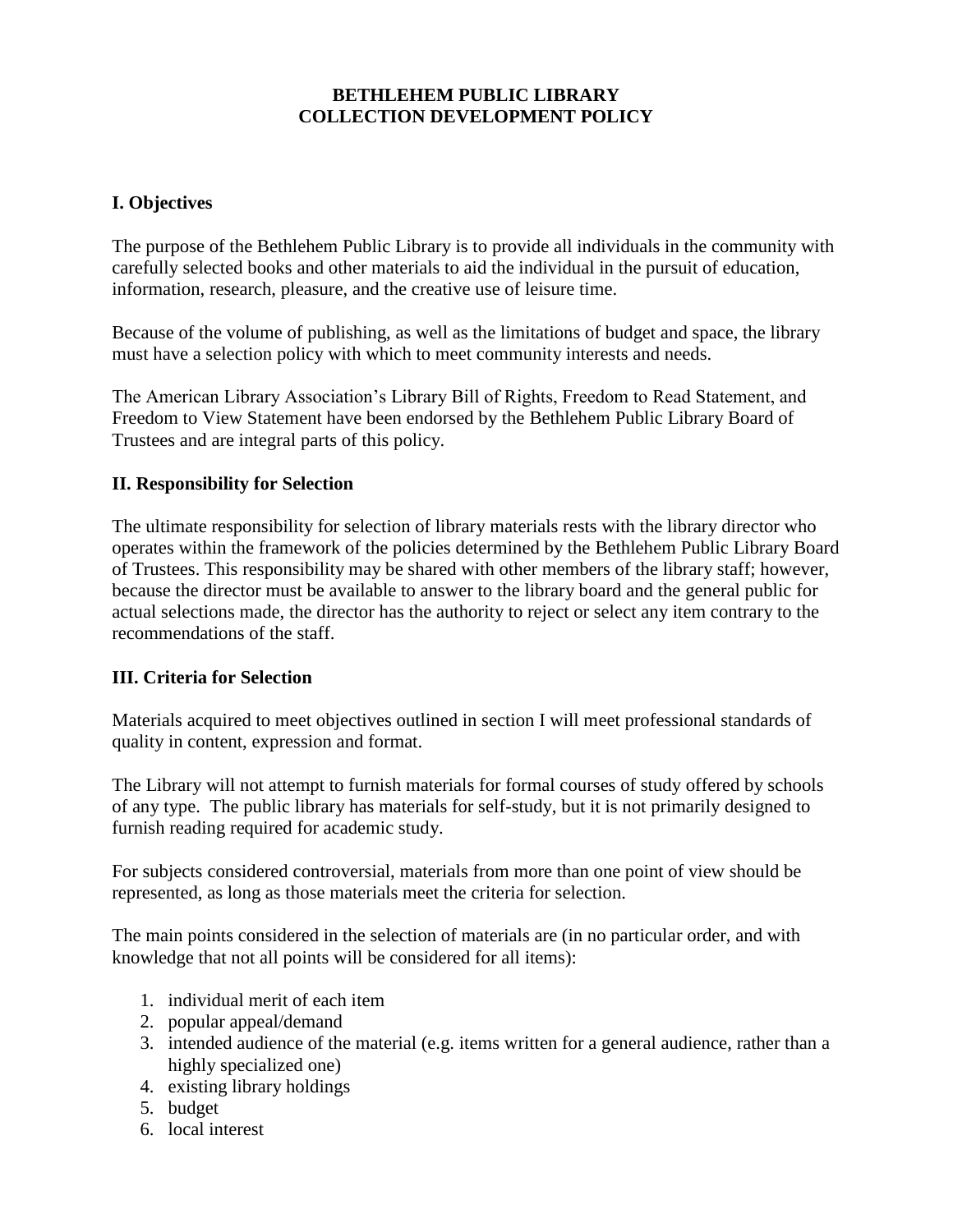- 7. timeliness
- 8. availability of material though other library sources
- 9. author's reputation or stature
- 10. accuracy of content

Reviews are a major source of information about new materials. The primary sources of reviews are (but are not limited to) Booklist, Library Journal, School Library Journal, NY Times Book Review and Core Collection books by publisher H.W. Wilson.

The lack of a review or an unfavorable review shall not be the sole reason for rejecting a title which is in demand. Consideration is, therefore, given to requests from library patrons and books discussed on public media. Materials are judged on the basis of the work as a whole, not on a part taken out of context. No book will be necessarily chosen if it is considered of little merit.

Library patrons are an important part of the selection process. An individual request from a patron for a title may be honored if the request conforms to the guidelines outlined in this policy. Due to limited budget and space, not all patron requests can be purchased. Interlibrary loan may be used to obtain materials that are beyond the scope of our collection.

# **IV. Digital Materials**

Bethlehem Public Library subscribes to the New Hampshire Downloadable Books Consortium in order to provide our patrons in good standing with downloadable eBooks and audio books. These materials are selected by a committee of New Hampshire librarians, and their selection may not always conform to this policy.

The library also has access to several databases for research, which are licensed through the New Hampshire State Library.

## **V. Interlibrary Loan**

Because of limited budget and space, the library cannot purchase all materials that are requested. Therefore, interlibrary loan is used to obtain from other libraries those materials that are beyond the scope of this library's collection.

In return for utilizing interlibrary loan to satisfy the needs of our patrons, the Bethlehem Public Library agrees to lend its materials to other libraries through the same interlibrary loan network. The Library is a member of NHAIS, the New Hampshire inter-library loan consortium. As a part of that consortium, the library makes every effort to have its current holdings listed in a catalog that is accessible by other libraries throughout the state.

All libraries have discretion as to whether to lend to another library. The policy of the Bethlehem Public Library is that no item that has been acquired or published in the prior six (6) months will be available to lend to, nor will be requested from, another library. Exceptions to this may occur at the Library Director's discretion.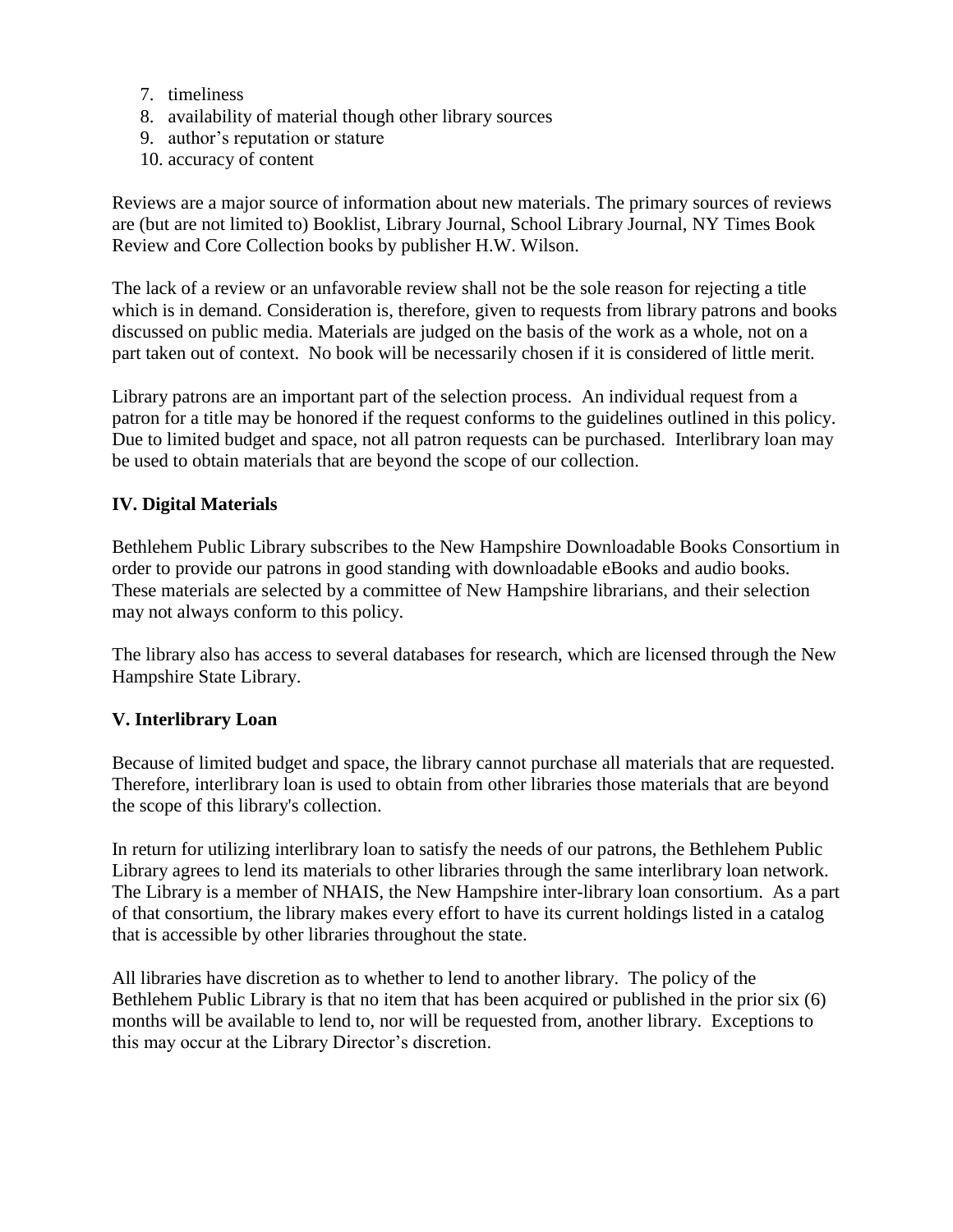## **VI. Gifts and Donations**

The Bethlehem Public Library encourages and appreciates gifts and donations intended to strengthen the library collection. The library accepts gifts of books and other materials with the understanding that they will be added to the collection only if appropriate and needed. If they are not needed because of duplication, condition, or do not conform to the selection criteria outlined in section I, the Library Director can dispose of them as he/she sees fit. Donors should request a meeting with the Library Director if considering a significant donation.

Memorial gifts of books or money are also accepted with suitable bookplates placed in the book. Specific memorial books can be ordered by the library on request of a patron if the request meets the criteria established by the Board. Gifts of specific titles will be accepted only after consultation with the library director. Book selection will be made by the director if no specific book is requested.

By law, the library is not allowed to appraise the value of donated materials, though it can provide an acknowledgment of receipt of the items if requested by the donor.

The Library will not accept the following donations:

- 1. Magazines or journals
- 2. Cassette tapes or VHS tapes
- 3. Encyclopedias
- 4. Any non-fiction book that could be considered a textbook, or has outdated information
- 5. Moldy, mildewed, badly stained, extensive highlighting or notes, or otherwise damaged items.

## **VII. Weeding**

An up-to-date, attractive, accessible and useful collection is maintained through a continual withdrawal and replacement process. Collections should change over time to reflect changes in the community, society and in the library's goals. When libraries do not weed regularly or consistently, patrons have trouble finding interesting and relevant materials. Weeding also helps identify gaps in the collection so that new purchases can be made and space can be created for new materials.

Bethlehem Public Library uses the CREW (Continuous Review, Evaluation and Weeding) method for weeding. CREW uses the acronym MUSTIE to indicate when an item should be removed from the collection.

**M**isleading and/or factually inaccurate; **U**gly (worn out beyond mending or rebinding); **S**uperseded by a new edition or a better source; **T**rivial (of no discernable literary or scientific merit); **I**rrelevant to the needs and interests of the community; **E**lsewhere (the material may be easily borrowed from another source).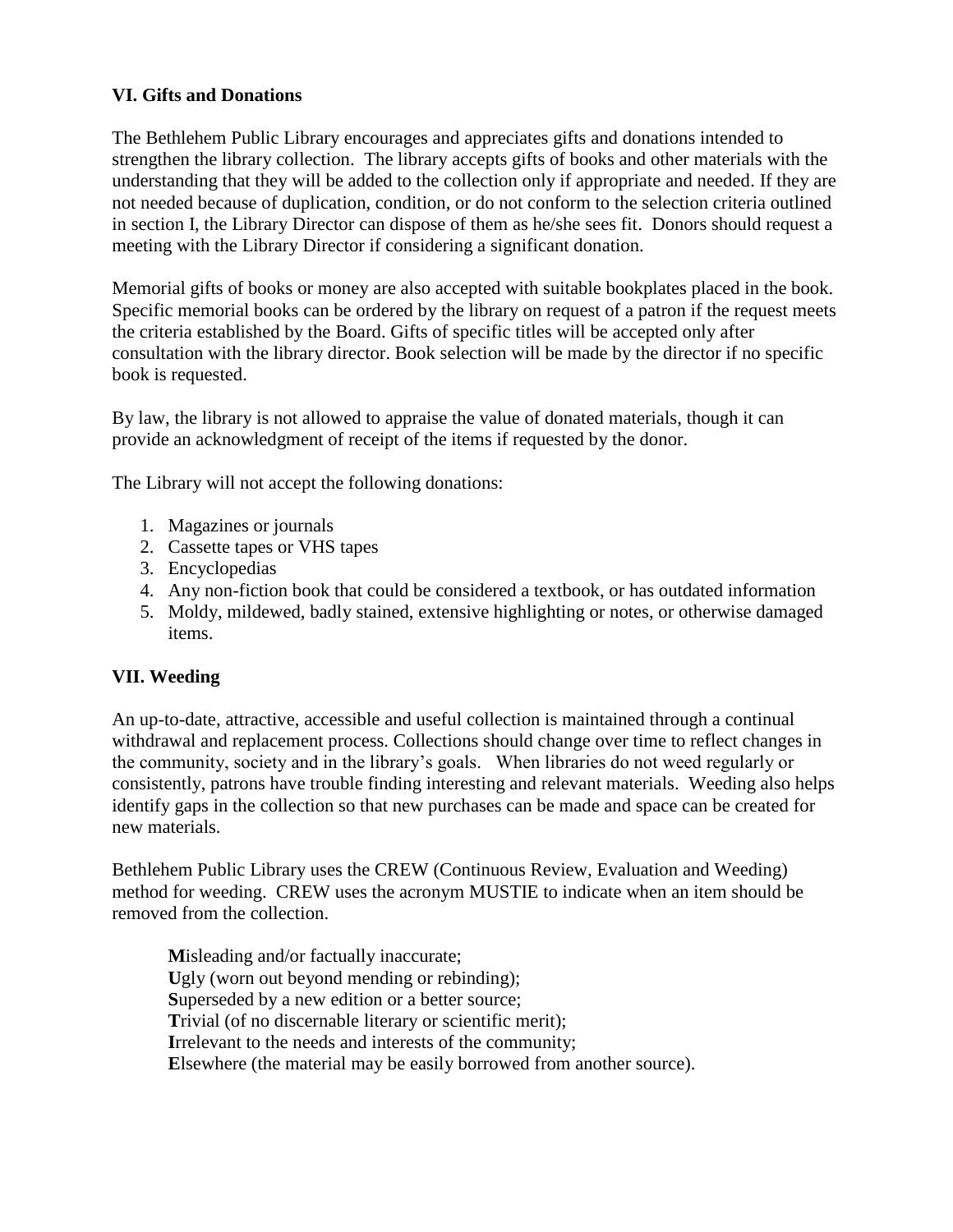Other criteria include age, condition, frequency of circulation, and duplicate copies. Decisions are based on some combination of these criteria. Replacement of worn volumes is dependent upon current demand, usefulness, more recent acquisitions, and availability of newer editions.

The responsibility and authority for weeding all materials rests ultimately with the Library Director and is authorized by the Board of Trustees. The Director may delegate weeding of materials in selected areas to members of the Library staff. Withdrawn materials will be handled in a similar manner and under the same authority as donated materials.

## **VIII. Potential Problems or Challenges**

The Bethlehem Public Library recognizes that some materials are controversial and that any given item may offend some patrons. Selection of materials will not be made on the basis of anticipated approval or disapproval, but solely on the basis of the principles stated in this policy.

Responsibility for children's reading rests with their parents or legal guardians. Selection of library materials will not be inhibited by the possibility that materials may come into the possession of children.

Library materials will not be marked or identified to show approval or disapproval of their contents. Viewpoint-neutral labels may be used, but these are different in intent from attempts to prejudice or discourage users or restrict their access to resources. Labeling as an attempt to prejudice attitudes is a censor's tool, which is opposed by Bethlehem Public Library and the American Library Association.

No library material will be sequestered except to protect it from damage or theft.

# **IX. Challenged Materials**

The Bethlehem Public Library selected materials based on the criteria in this policy. The Library does not advocate particular views or beliefs but attempts to provide free access to a wellbalanced collection of topics, appropriate for opinions to all members of the community. Each individual has the freedom and responsibility for making choices about what to read.

Although materials are carefully selected, there can arise differences of opinion regarding suitable materials. Patrons requesting that material be withdrawn from or restricted within the collection may complete a "Request for Reconsideration of Material" form which is available in the library. The Library Director will reconsider the items carefully to determine whether it meets the above criteria, and relay that finding to the patron. In addition, the Director will report the book challenge to the American Library Association. If a patron is dissatisfied with the Director's decision, they may contact the Library Board of Trustees and the request will be placed on the agenda of the next regular meeting of the Library Board. The Library Board's decision will be rendered in writing and considered final.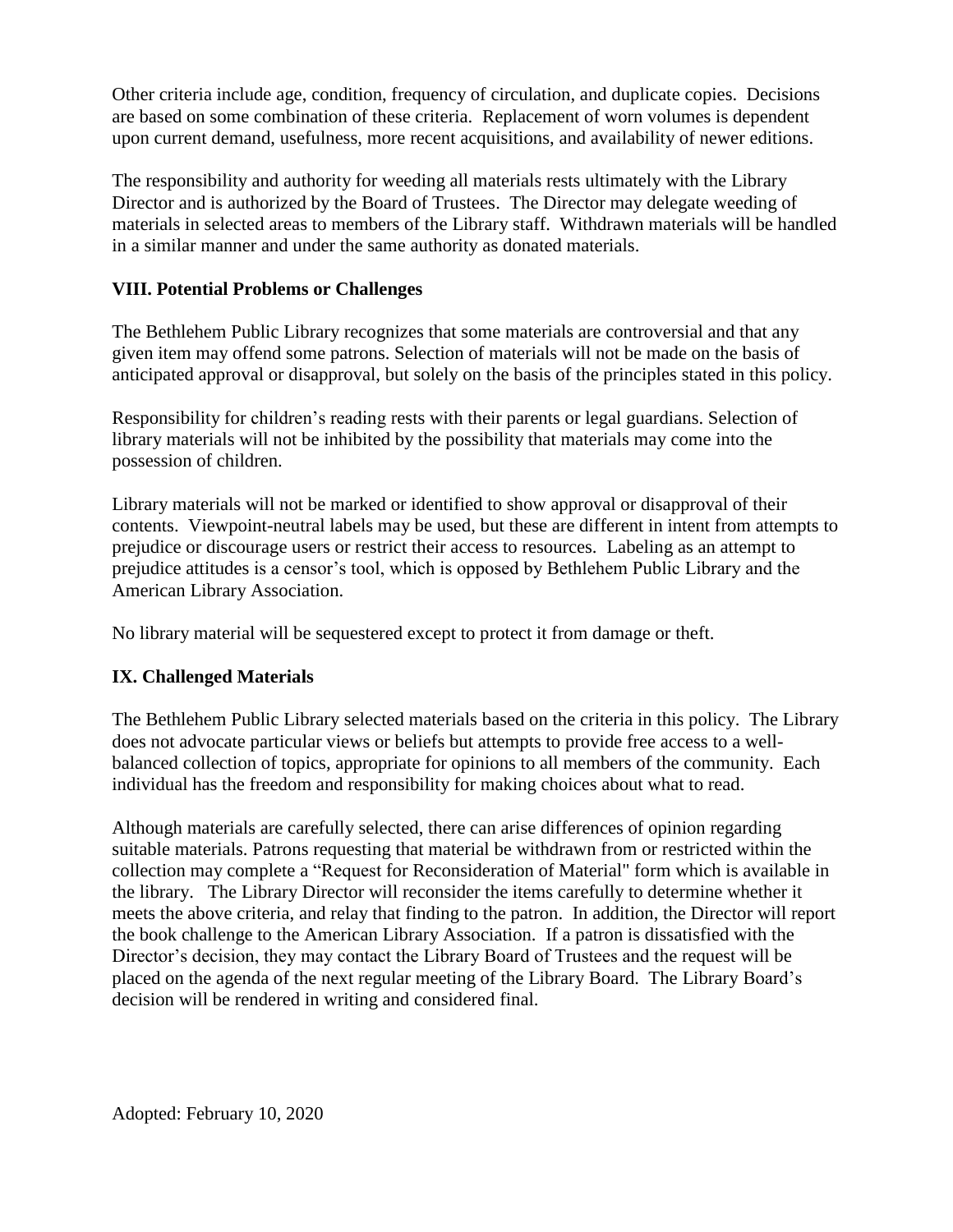## **Appendix A Bethlehem Public Library ALA Library Bill of Rights**

The American Library Association affirms that all libraries are forums for information and ideas, and that the following basic policies should guide their services.

I. Books and other library resources should be provided for the interest, information, and enlightenment of all people of the community the library serves. Materials should not be excluded because of the origin, background, or views of those contributing to their creation.

II. Libraries should provide materials and information presenting all points of view on current and historical issues. Materials should not be proscribed or removed because of partisan or doctrinal disapproval.

III. Libraries should challenge censorship in the fulfillment of their responsibility to provide information and enlightenment.

IV. Libraries should cooperate with all persons and groups concerned with resisting abridgment of free expression and free access to ideas.

V. A person's right to use a library should not be denied or abridged because of origin, age, background, or views.

VI. Libraries which make exhibit spaces and meeting rooms available to the public they serve should make such facilities available on an equitable basis, regardless of the beliefs or affiliations of individuals or groups requesting their use.

Adopted June 19, 1939, by the ALA Council; amended October 14, 1944; June 18, 1948; February 2, 1961; June 27, 1967; January 23, 1980; inclusion of "age" reaffirmed January 23, 1996.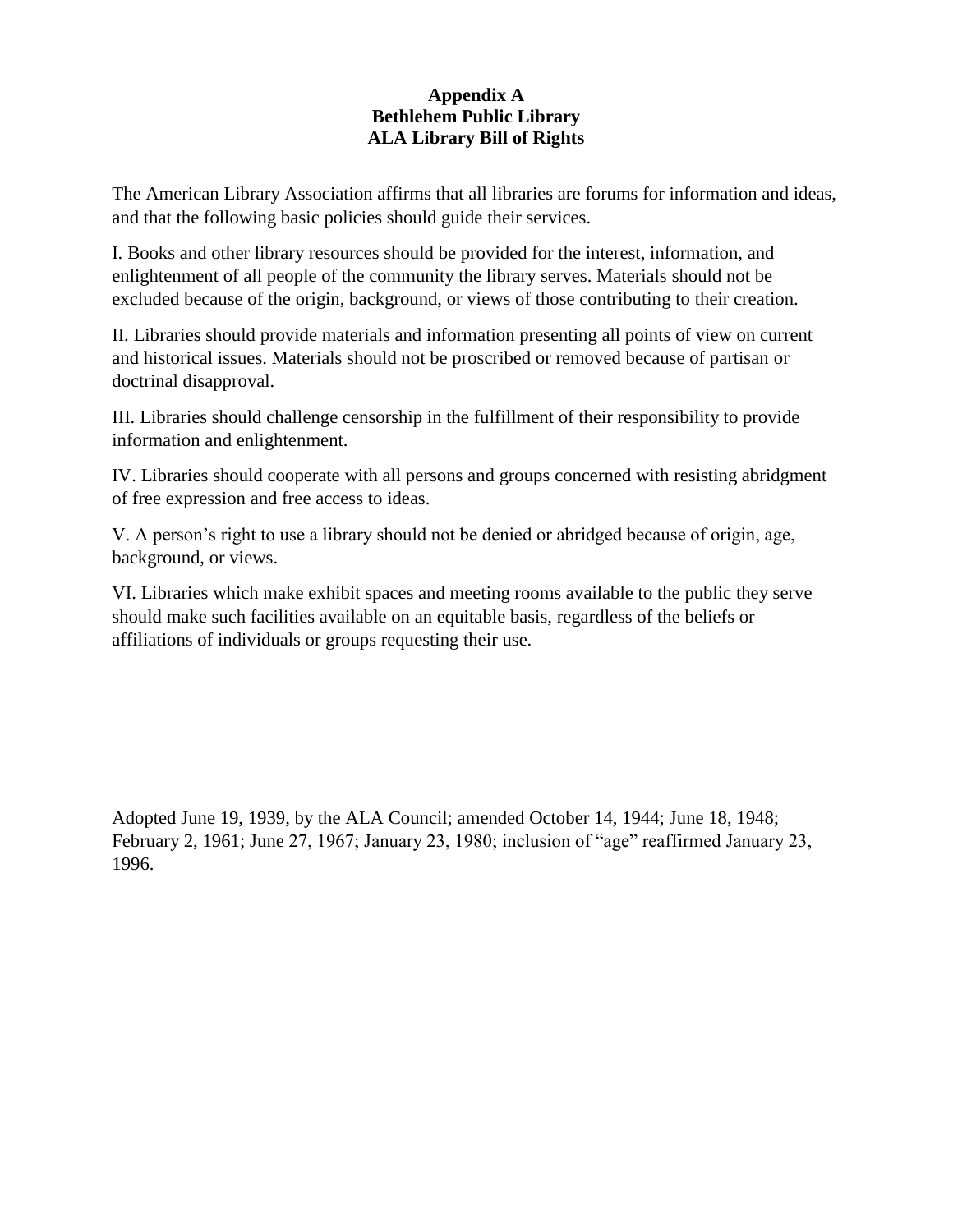### **Appendix B Bethlehem Public Library ALA Freedom to Read Statement**

The freedom to read is essential to our democracy. It is continuously under attack. Private groups and public authorities in various parts of the country are working to remove or limit access to reading materials, to censor content in schools, to label "controversial" views, to distribute lists of "objectionable" books or authors, and to purge libraries. These actions apparently rise from a view that our national tradition of free expression is no longer valid; that censorship and suppression are needed to counter threats to safety or national security, as well as to avoid the subversion of politics and the corruption of morals. We, as individuals devoted to reading and as librarians and publishers responsible for disseminating ideas, wish to assert the public interest in the preservation of the freedom to read.

Most attempts at suppression rest on a denial of the fundamental premise of democracy: that the ordinary individual, by exercising critical judgment, will select the good and reject the bad. We trust Americans to recognize propaganda and misinformation, and to make their own decisions about what they read and believe. We do not believe they are prepared to sacrifice their heritage of a free press in order to be "protected" against what others think may be bad for them. We believe they still favor free enterprise in ideas and expression.

These efforts at suppression are related to a larger pattern of pressures being brought against education, the press, art and images, films, broadcast media, and the Internet. The problem is not only one of actual censorship. The shadow of fear cast by these pressures leads, we suspect, to an even larger voluntary curtailment of expression by those who seek to avoid controversy or unwelcome scrutiny by government officials.

Such pressure toward conformity is perhaps natural to a time of accelerated change. And yet suppression is never more dangerous than in such a time of social tension. Freedom has given the United States the elasticity to endure strain. Freedom keeps open the path of novel and creative solutions, and enables change to come by choice. Every silencing of a heresy, every enforcement of an orthodoxy, diminishes the toughness and resilience of our society and leaves it the less able to deal with controversy and difference.

Now as always in our history, reading is among our greatest freedoms. The freedom to read and write is almost the only means for making generally available ideas or manners of expression that can initially command only a small audience. The written word is the natural medium for the new idea and the untried voice from which come the original contributions to social growth. It is essential to the extended discussion that serious thought requires, and to the accumulation of knowledge and ideas into organized collections.

We believe that free communication is essential to the preservation of a free society and a creative culture. We believe that these pressures toward conformity present the danger of limiting the range and variety of inquiry and expression on which our democracy and our culture depend. We believe that every American community must jealously guard the freedom to publish and to circulate, in order to preserve its own freedom to read. We believe that publishers and librarians have a profound responsibility to give validity to that freedom to read by making it possible for the readers to choose freely from a variety of offerings.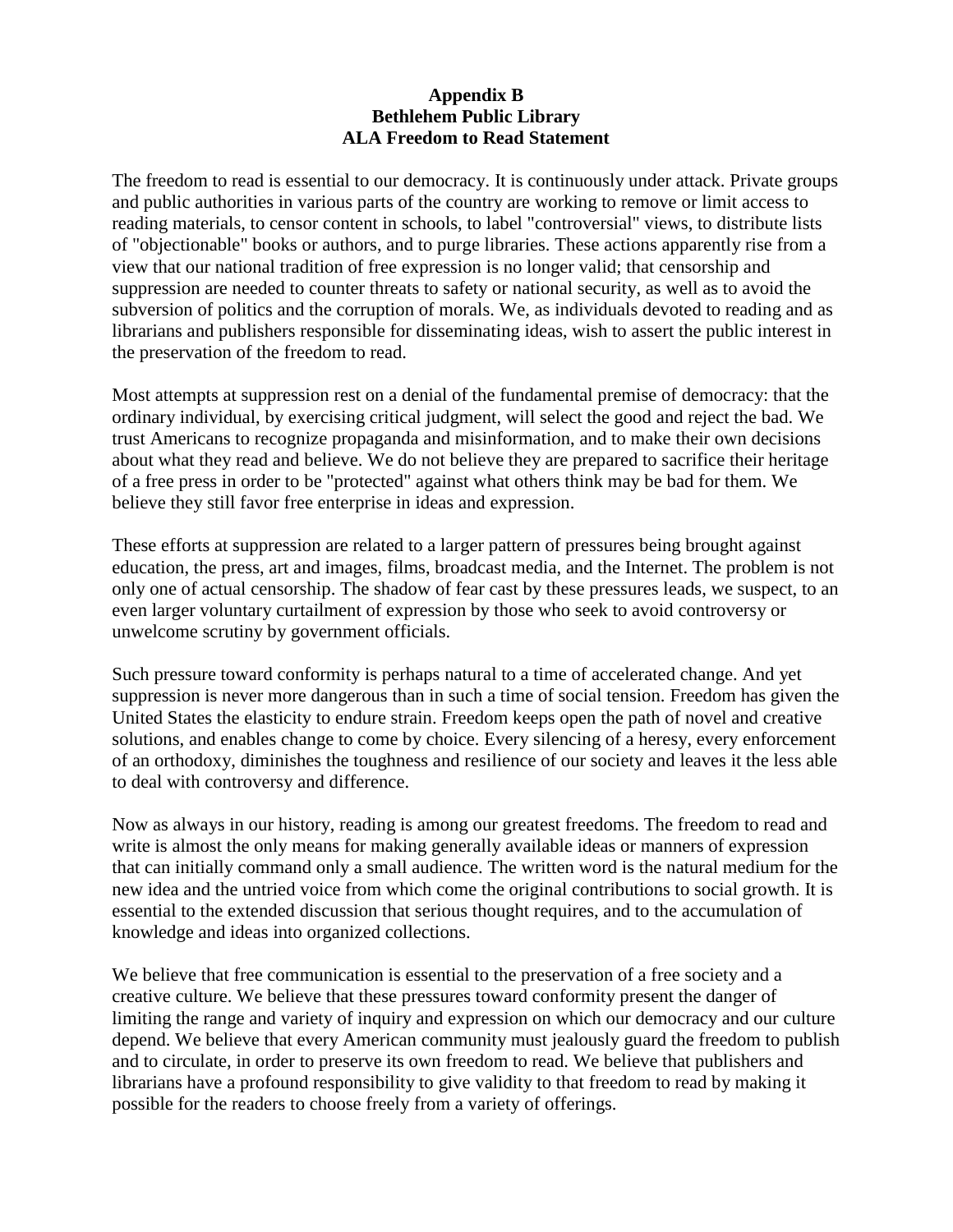The freedom to read is guaranteed by the Constitution. Those with faith in free people will stand firm on these constitutional guarantees of essential rights and will exercise the responsibilities that accompany these rights.

### We therefore affirm these propositions:

1. *It is in the public interest for publishers and librarians to make available the widest diversity of views and expressions, including those that are unorthodox, unpopular, or considered dangerous by the majority.* 

Creative thought is by definition new, and what is new is different. The bearer of every new thought is a rebel until that idea is refined and tested. Totalitarian systems attempt to maintain themselves in power by the ruthless suppression of any concept that challenges the established orthodoxy. The power of a democratic system to adapt to change is vastly strengthened by the freedom of its citizens to choose widely from among conflicting opinions offered freely to them. To stifle every nonconformist idea at birth would mark the end of the democratic process. Furthermore, only through the constant activity of weighing and selecting can the democratic mind attain the strength demanded by times like these. We need to know not only what we believe but why we believe it.

2. *Publishers, librarians, and booksellers do not need to endorse every idea or presentation they make available. It would conflict with the public interest for them to establish their own political, moral, or aesthetic views as a standard for determining what should be published or circulated.* 

Publishers and librarians serve the educational process by helping to make available knowledge and ideas required for the growth of the mind and the increase of learning. They do not foster education by imposing as mentors the patterns of their own thought. The people should have the freedom to read and consider a broader range of ideas than those that may be held by any single librarian or publisher or government or church. It is wrong that what one can read should be confined to what another thinks proper.

## 3. *It is contrary to the public interest for publishers or librarians to bar access to writings on the basis of the personal history or political affiliations of the author.*

No art or literature can flourish if it is to be measured by the political views or private lives of its creators. No society of free people can flourish that draws up lists of writers to whom it will not listen, whatever they may have to say.

## 4. *There is no place in our society for efforts to coerce the taste of others, to confine adults to the reading matter deemed suitable for adolescents, or to inhibit the efforts of writers to achieve artistic expression.*

To some, much of modern expression is shocking. But is not much of life itself shocking? We cut off literature at the source if we prevent writers from dealing with the stuff of life. Parents and teachers have a responsibility to prepare the young to meet the diversity of experiences in life to which they will be exposed, as they have a responsibility to help them learn to think critically for themselves. These are affirmative responsibilities, not to be discharged simply by preventing them from reading works for which they are not yet prepared. In these matters values differ and values cannot be legislated; nor can machinery be devised that will suit the demands of one group without limiting the freedom of others.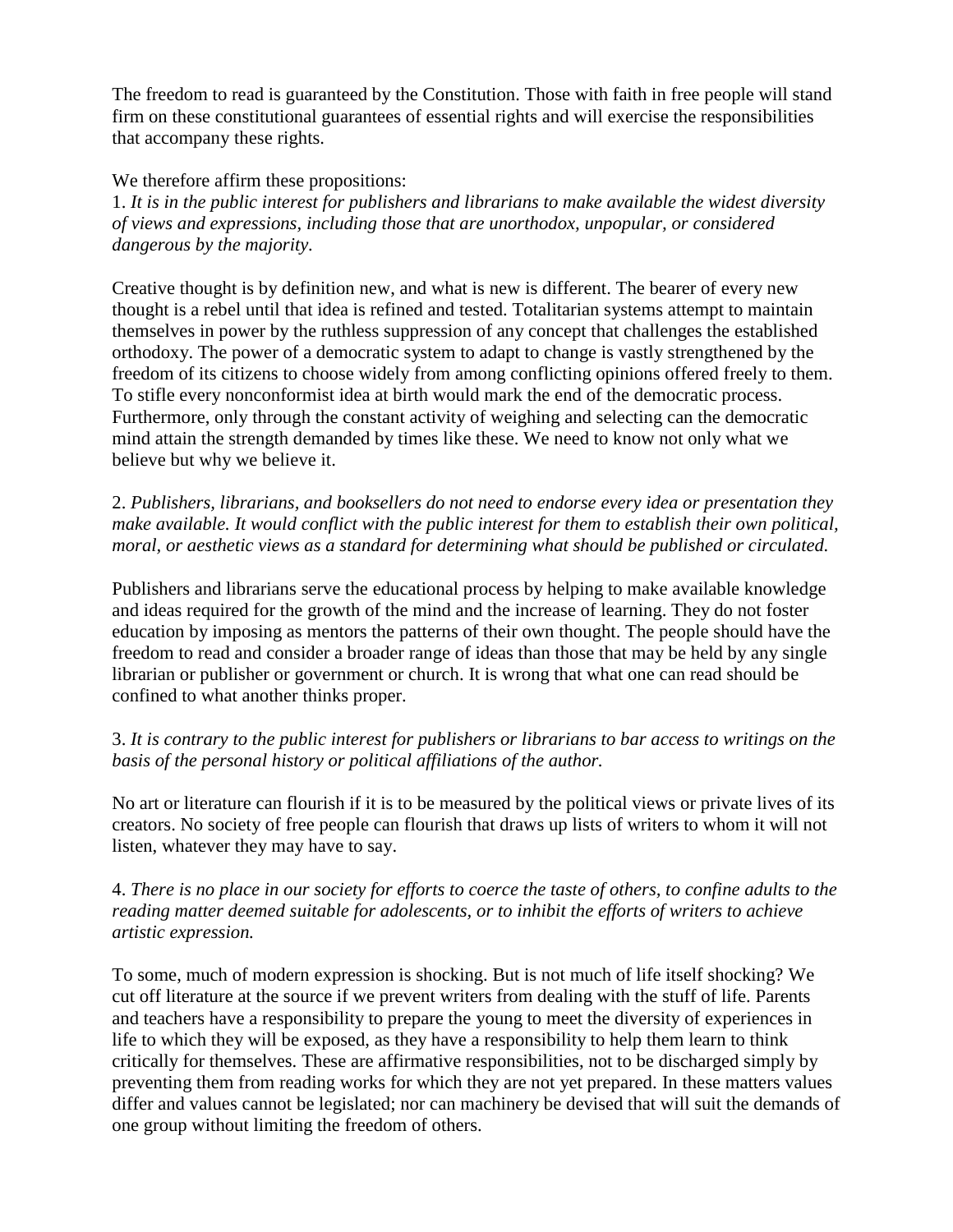### 5. *It is not in the public interest to force a reader to accept the prejudgment of a label characterizing any expression or its author as subversive or dangerous.*

The ideal of labeling presupposes the existence of individuals or groups with wisdom to determine by authority what is good or bad for others. It presupposes that individuals must be directed in making up their minds about the ideas they examine. But Americans do not need others to do their thinking for them.

6. *It is the responsibility of publishers and librarians, as guardians of the people's freedom to read, to contest encroachments upon that freedom by individuals or groups seeking to impose their own standards or tastes upon the community at large; and by the government whenever it seeks to reduce or deny public access to public information.* 

It is inevitable in the give and take of the democratic process that the political, the moral, or the aesthetic concepts of an individual or group will occasionally collide with those of another individual or group. In a free society individuals are free to determine for themselves what they wish to read, and each group is free to determine what it will recommend to its freely associated members. But no group has the right to take the law into its own hands, and to impose its own concept of politics or morality upon other members of a democratic society. Freedom is no freedom if it is accorded only to the accepted and the inoffensive. Further, democratic societies are more safe, free, and creative when the free flow of public information is not restricted by governmental prerogative or self-censorship.

7. *It is the responsibility of publishers and librarians to give full meaning to the freedom to read by providing books that enrich the quality and diversity of thought and expression. By the exercise of this affirmative responsibility, they can demonstrate that the answer to a "bad" book is a good one, the answer to a "bad" idea is a good one.* 

The freedom to read is of little consequence when the reader cannot obtain matter fit for that reader's purpose. What is needed is not only the absence of restraint, but the positive provision of opportunity for the people to read the best that has been thought and said. Books are the major channel by which the intellectual inheritance is handed down, and the principal means of its testing and growth. The defense of the freedom to read requires of all publishers and librarians the utmost of their faculties, and deserves of all Americans the fullest of their support. We state these propositions neither lightly nor as easy generalizations. We here stake out a lofty claim for the value of the written word. We do so because we believe that it is possessed of enormous variety and usefulness, worthy of cherishing and keeping free. We realize that the application of these propositions may mean the dissemination of ideas and manners of expression that are repugnant to many persons. We do not state these propositions in the comfortable belief that what people read is unimportant. We believe rather that what people read is deeply important; that ideas can be dangerous; but that the suppression of ideas is fatal to a democratic society. Freedom itself is a dangerous way of life, but it is ours.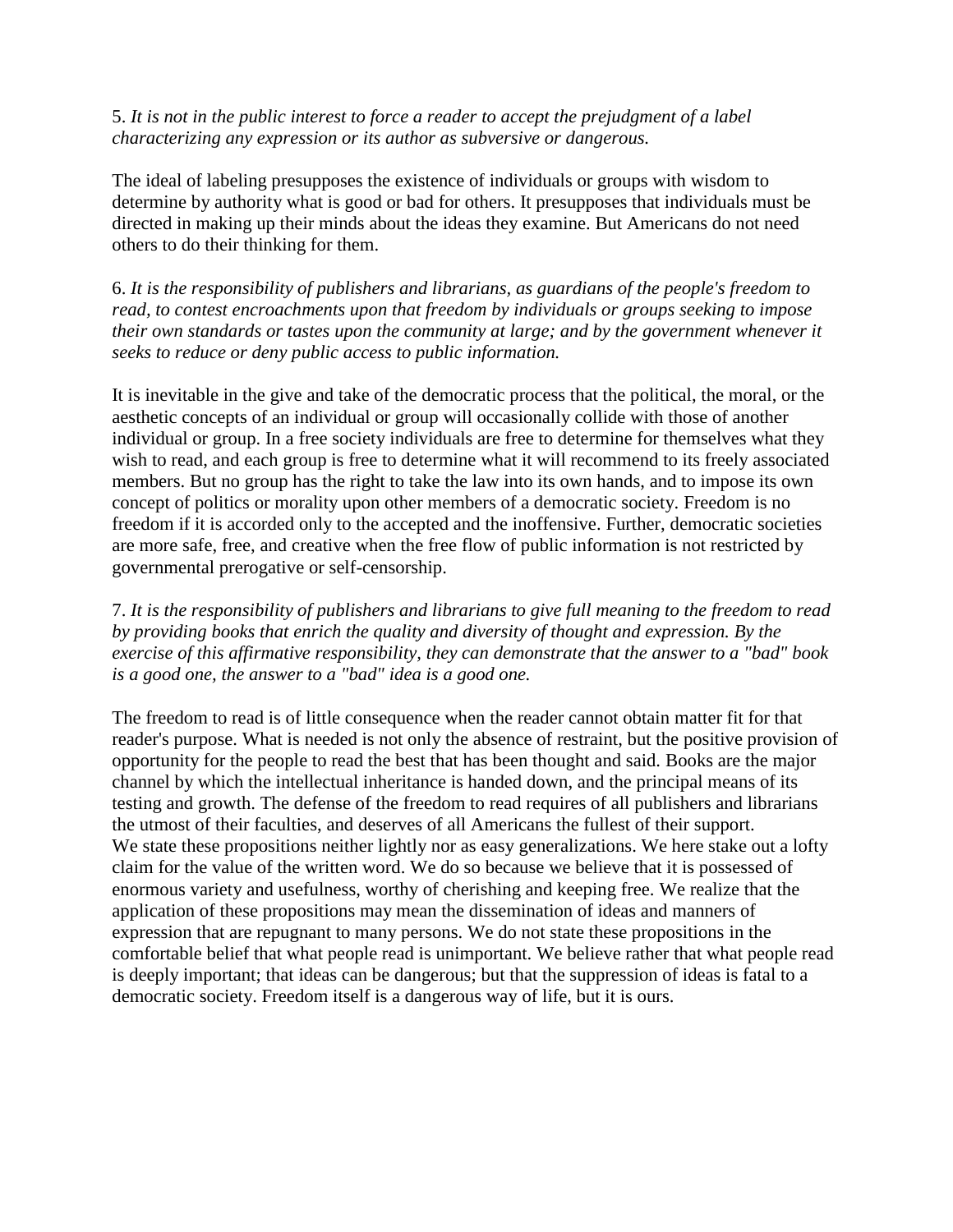This statement was originally issued in May of 1953 by the Westchester Conference of the American Library Association and the American Book Publishers Council, which in 1970 consolidated with the American Educational Publishers Institute to become the Association of American Publishers.

Adopted June 25, 1953, by the ALA Council and the AAP Freedom to Read Committee; amended January 28, 1972; January 16, 1991; July 12, 2000; June 30, 2004.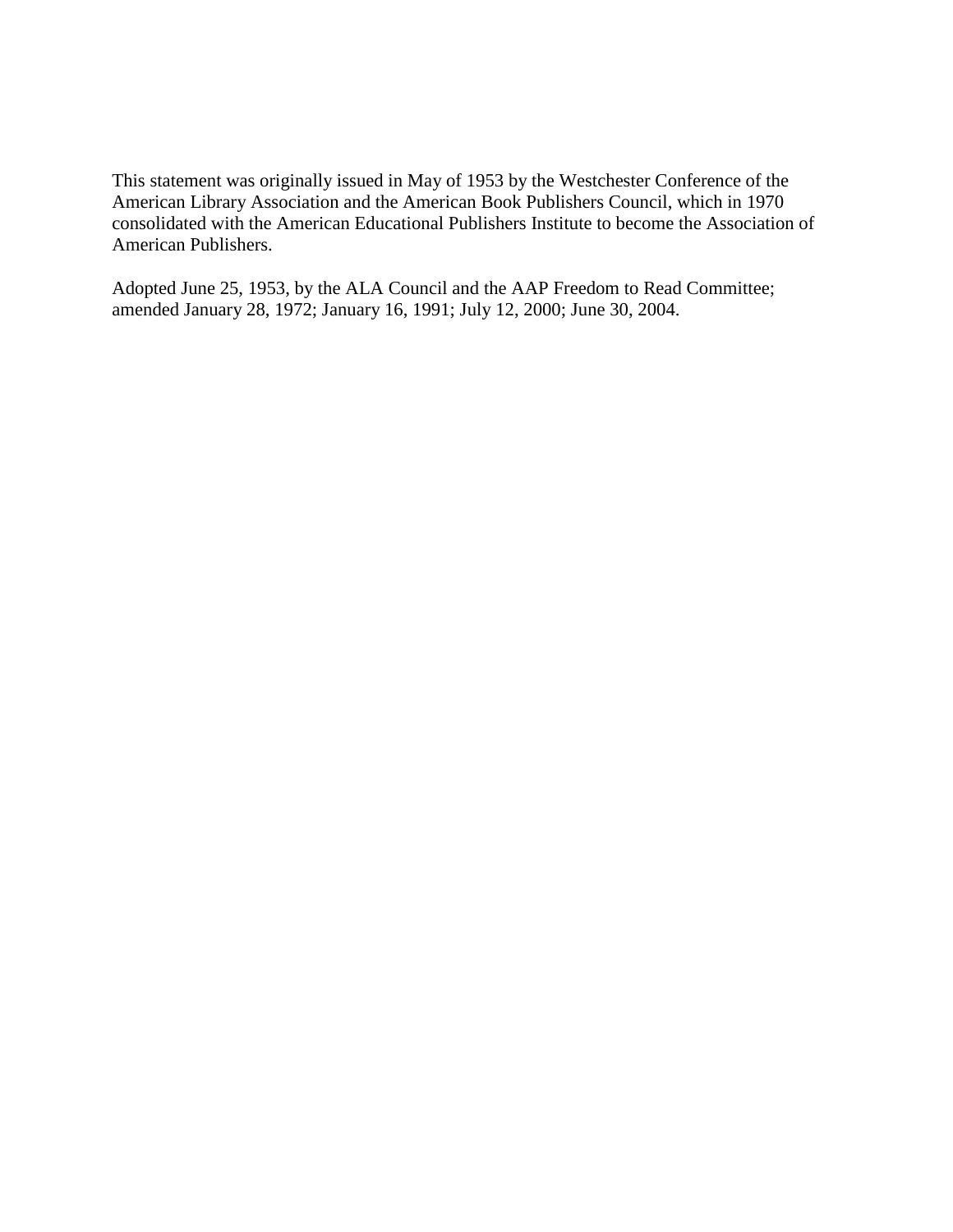### **Appendix C Bethlehem Public Library ALA Freedom to View Statement**

The FREEDOM TO VIEW, along with the freedom to speak, to hear, and to read, is protected by the First Amendment to the Constitution of the United States. In a free society, there is no place for censorship of any medium of expression. Therefore these principles are affirmed:

1. To provide the broadest access to film, video, and other audiovisual materials because they are a means for the communication of ideas. Liberty of circulation is essential to insure the constitutional guarantee of freedom of expression.

2. To protect the confidentiality of all individuals and institutions using film, video, and other audiovisual materials.

3. To provide film, video, and other audiovisual materials which represent a diversity of views and expression. Selection of a work does not constitute or imply agreement with or approval of the content.

4. To provide a diversity of viewpoints without the constraint of labeling or prejudging film, video, or other audiovisual materials on the basis of the moral, religious, or political beliefs of the producer or filmmaker or on the basis of controversial content.

5. To contest vigorously, by all lawful means, every encroachment upon the public's freedom to view.

This statement was originally drafted by the Freedom to View Committee of the American Film and Video Association (formerly the Educational Film Library Association) and was adopted by the AFVA Board of Directors in February 1979. This statement was updated and approved by the AFVA Board of Directors in 1989.

Endorsed January 10, 1990, by the ALA Council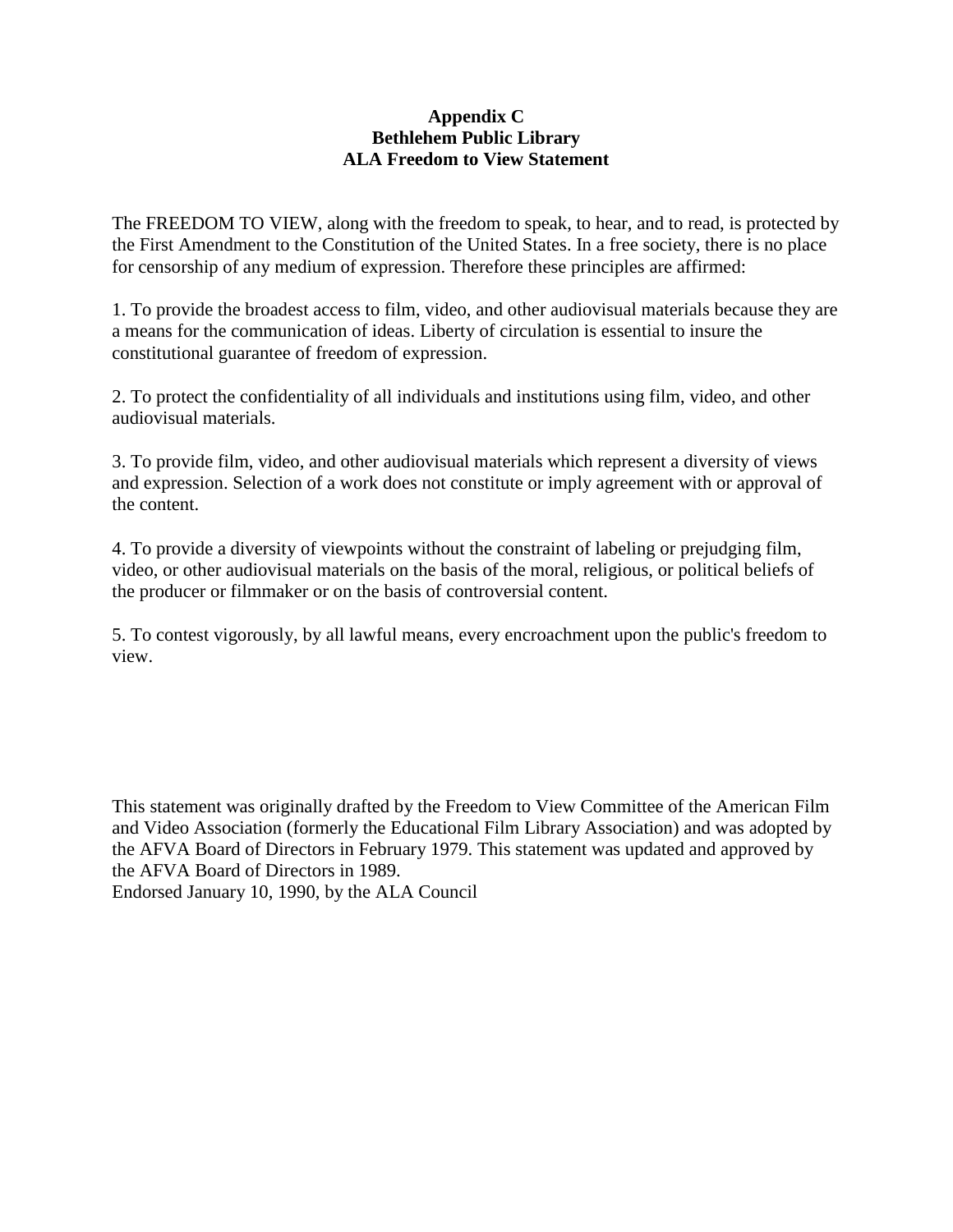#### **Appendix D Bethlehem Public Library Request for Reconsideration of Material**

The Bethlehem Public Library Board of Trustees have established a materials selection policy and a procedure for gathering input about particular items. Completion of this form is the first step in that procedure. If you wish to request reconsideration of a resource, please return the completed form to the library director.

| Do you represent self? _____ Or an organization? ____                                                         |  |
|---------------------------------------------------------------------------------------------------------------|--|
|                                                                                                               |  |
| 1. Resource on which you are commenting:<br>__ Book (e-book) __ Movie __ Magazine __ Audio Recording __ Other |  |
| Title                                                                                                         |  |
| Author/Producer                                                                                               |  |
| 2. What brought this resource to your attention?                                                              |  |
|                                                                                                               |  |

- 3. Have you read the Library's Collection Development Policy? Yes No
- 3. Have you examined the entire resource? If not, what sections did you review?